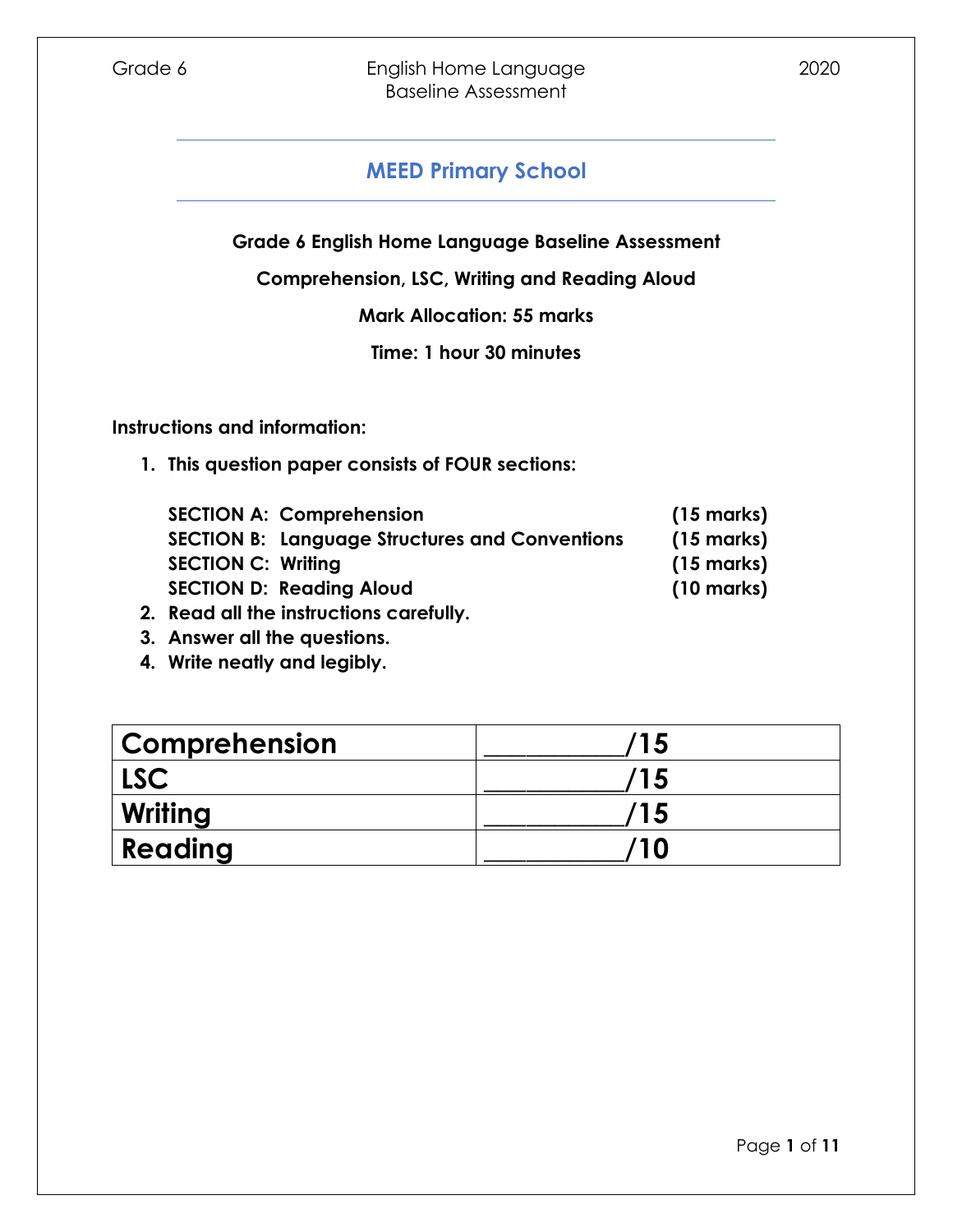#### Grade 6 **English Home Language** 2020 Baseline Assessment

### **SECTION A: COMPREHENSION (15 MARKS)**

# **QUESTION 1: READING FOR MEANING AND UNDERSTANDING**

**TEXT A**

**Read the story and then answer the questions that follow.**

## **THE LEOPARD, THE RAM, AND THE JACKAL**

1 Leopard was returning home from hunting when he came upon a strange looking animal with huge horns. Now, Leopard had never seen Ram before and was intimidated by it. Cautiously, he said, "Good day, friend! What is your name?"

2 The ram, in his gruff voice and pounding his chest with his forefoot, said, "I am Ram. Who are you?"

3 "I am Leopard," he answered meekly and then dashed away as fast as lightning.

4 Jackal lived at the same place as Leopard did, and the latter going to him, said, "Friend Jackal, I am quite out of breath and half dead with fright, for I have just seen a terrible looking fellow, with a large and thick head known as Ram.

5 "What a foolish fellow you are," cried Jackal, "to let such a nice piece of meat get away! Why did you do so? We shall go tomorrow and eat it together."

6 The following day, the two set off for Ram's kraal and as they appeared over a hill, Ram, who had been looking for a place to graze, spotted them. He immediately went to his wife and said, "I fear this is our last day, for Jackal and Leopard are both coming against us. What shall we do?"

7 "Don't be afraid," said his wife, "but take our child in your arms, go out with it, and pinch it to make it cry as if it is hungry." Ram did so as they approached.

8 When Leopard saw Ram, fear again took possession of him, and he wished to turn back. Jackal thought this might happen, and tied Leopard to himself with a leather thong, and said, "Come on." Just then, Ram cried in a loud voice, "You have done well, Friend Jackal, to have brought us Leopard to eat, for you hear how my child is crying for food."

and never stopped to look behind him till he was safely home. And so Ram 9 On hearing these dreadful words, Leopard set off in the greatest alarm, dragging Jackal after him over hill and valley, through bushes and over rocks, and his family were safe.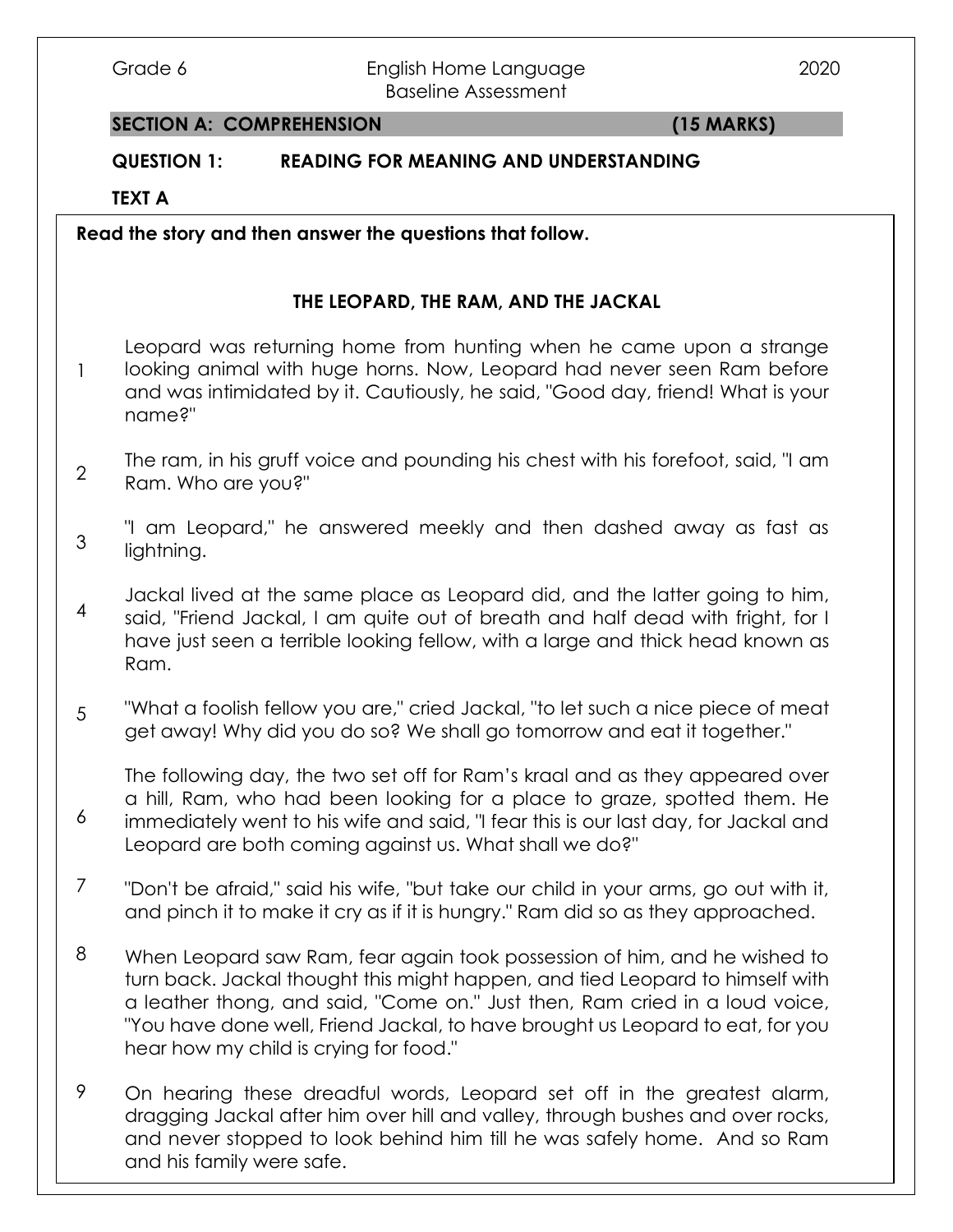| Grade 6<br>English Home Language<br><b>Baseline Assessment</b> |                                                                                                                                                                                 |  | 2020                         |
|----------------------------------------------------------------|---------------------------------------------------------------------------------------------------------------------------------------------------------------------------------|--|------------------------------|
| 1.1                                                            | Choose from the following options which would be a better title for this<br>story and give a reason for your answer. Only write down the correct letter<br>and your motivation. |  | (2)                          |
|                                                                | How Ram Outwitted His Enemies<br>A<br>B<br>The Leopard and His Two Friends<br>$\mathsf{C}$<br>The Cheeky Leopard<br>The Great Hunt<br>D                                         |  |                              |
|                                                                |                                                                                                                                                                                 |  |                              |
| 1.2                                                            | Circle or underline the correct answer.                                                                                                                                         |  | (1)                          |
|                                                                | The main characters in the story are                                                                                                                                            |  |                              |
|                                                                | the leopard and jackal.<br>A<br>B<br>the leopard, jackal and ram.<br>the leopard and ram.<br>C<br>the ram and jackal.<br>D                                                      |  |                              |
| 1.3                                                            | Place a cross (x) in the box next to the correct answer.                                                                                                                        |  | (1)                          |
|                                                                | When Leopard realised that he was being tricked,                                                                                                                                |  |                              |
|                                                                | he ate the ram.                                                                                                                                                                 |  |                              |
|                                                                | Jackal ate Leopard.                                                                                                                                                             |  |                              |
|                                                                | he ran away pulling Jackal behind him.                                                                                                                                          |  |                              |
|                                                                | Ram had a feast.                                                                                                                                                                |  |                              |
| 1.4                                                            | Show the correct order of events in the story.                                                                                                                                  |  | $(4 \times \frac{1}{2} = 2)$ |
|                                                                | Number the sentences $1 - 4$ in the boxes to show the correct order.                                                                                                            |  |                              |
|                                                                | Ram's wife made a plan to trick Jackal and Leopard.                                                                                                                             |  |                              |
|                                                                | Leopard was returning home from hunting.                                                                                                                                        |  |                              |
|                                                                | Leopard and Jackal never hunted together again.                                                                                                                                 |  |                              |
|                                                                | Leopard saw a strange-looking animal.                                                                                                                                           |  |                              |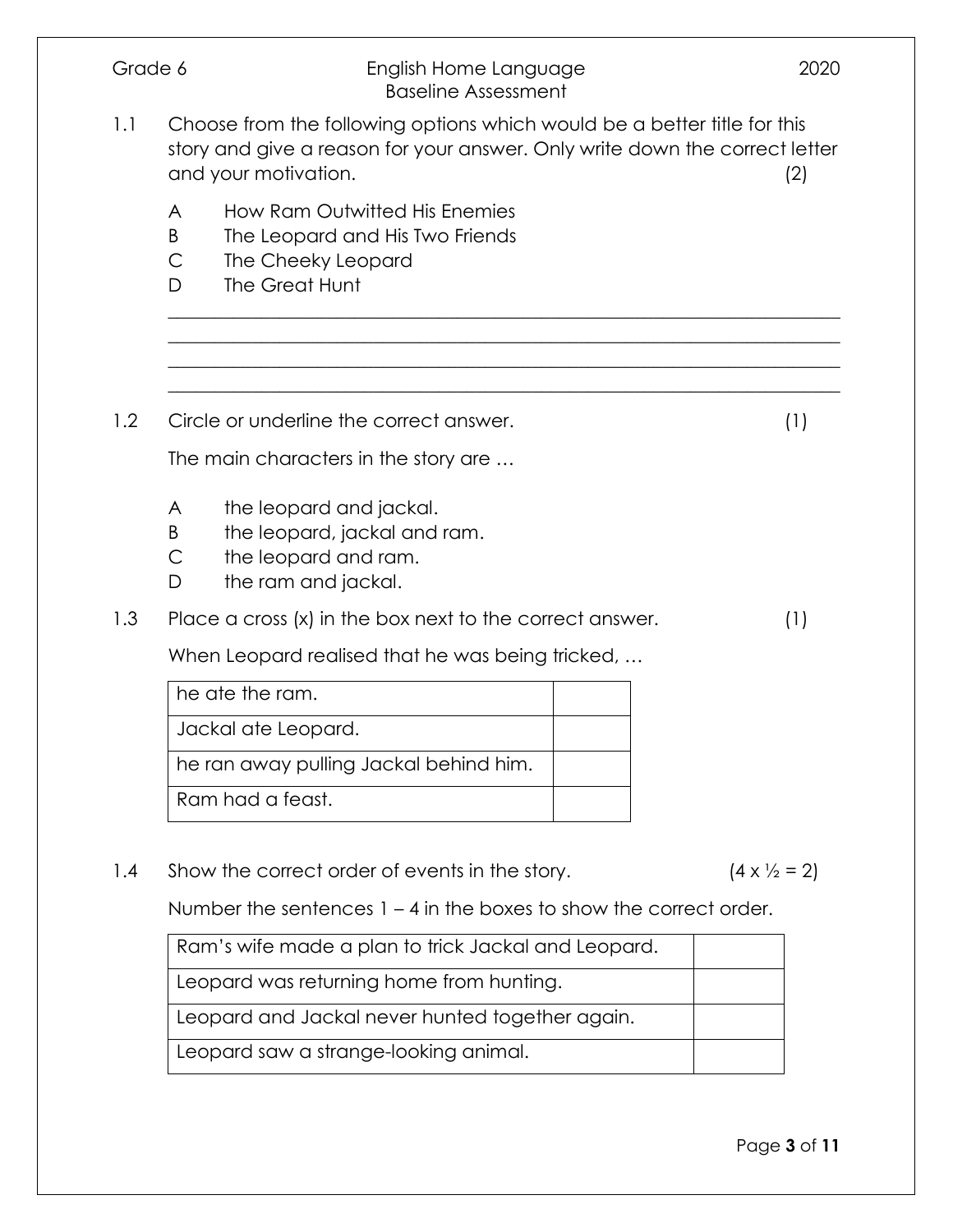| Grade 6<br>1.5<br>What was the clever plan Ram's wife made to trick Leopard?<br>1.6<br>In your opinion, do you think that Leopard and Jackal were still friends<br>after Ram tried to trick Leopard?<br>Give a reason for your answer.<br><b>TEXT B</b><br>Look at the advertisement and answer question 1.7 to 1.10.<br>ER'S |                                                     |                               |                                    |
|-------------------------------------------------------------------------------------------------------------------------------------------------------------------------------------------------------------------------------------------------------------------------------------------------------------------------------|-----------------------------------------------------|-------------------------------|------------------------------------|
|                                                                                                                                                                                                                                                                                                                               | English Home Language<br><b>Baseline Assessment</b> |                               | 2020                               |
|                                                                                                                                                                                                                                                                                                                               |                                                     |                               | (2)                                |
|                                                                                                                                                                                                                                                                                                                               |                                                     |                               |                                    |
|                                                                                                                                                                                                                                                                                                                               |                                                     |                               | (2)                                |
|                                                                                                                                                                                                                                                                                                                               |                                                     |                               |                                    |
|                                                                                                                                                                                                                                                                                                                               |                                                     |                               |                                    |
|                                                                                                                                                                                                                                                                                                                               |                                                     |                               |                                    |
|                                                                                                                                                                                                                                                                                                                               |                                                     |                               | You should be<br>part of the       |
|                                                                                                                                                                                                                                                                                                                               |                                                     | <b>Meditions</b>              | <b>ELMER'S</b><br><b>GLUE GREW</b> |
| .<br>Nashable, No Run<br>School<br>Glue                                                                                                                                                                                                                                                                                       | Great sticking<br>power                             | Eco-friendly<br>The brand you | Easy to use<br>Fun                 |

Safe, Non-Toxic

Elmer's School Glue is: Strong! Acid-free! Washable! Safe for children!

Page **4** of **11**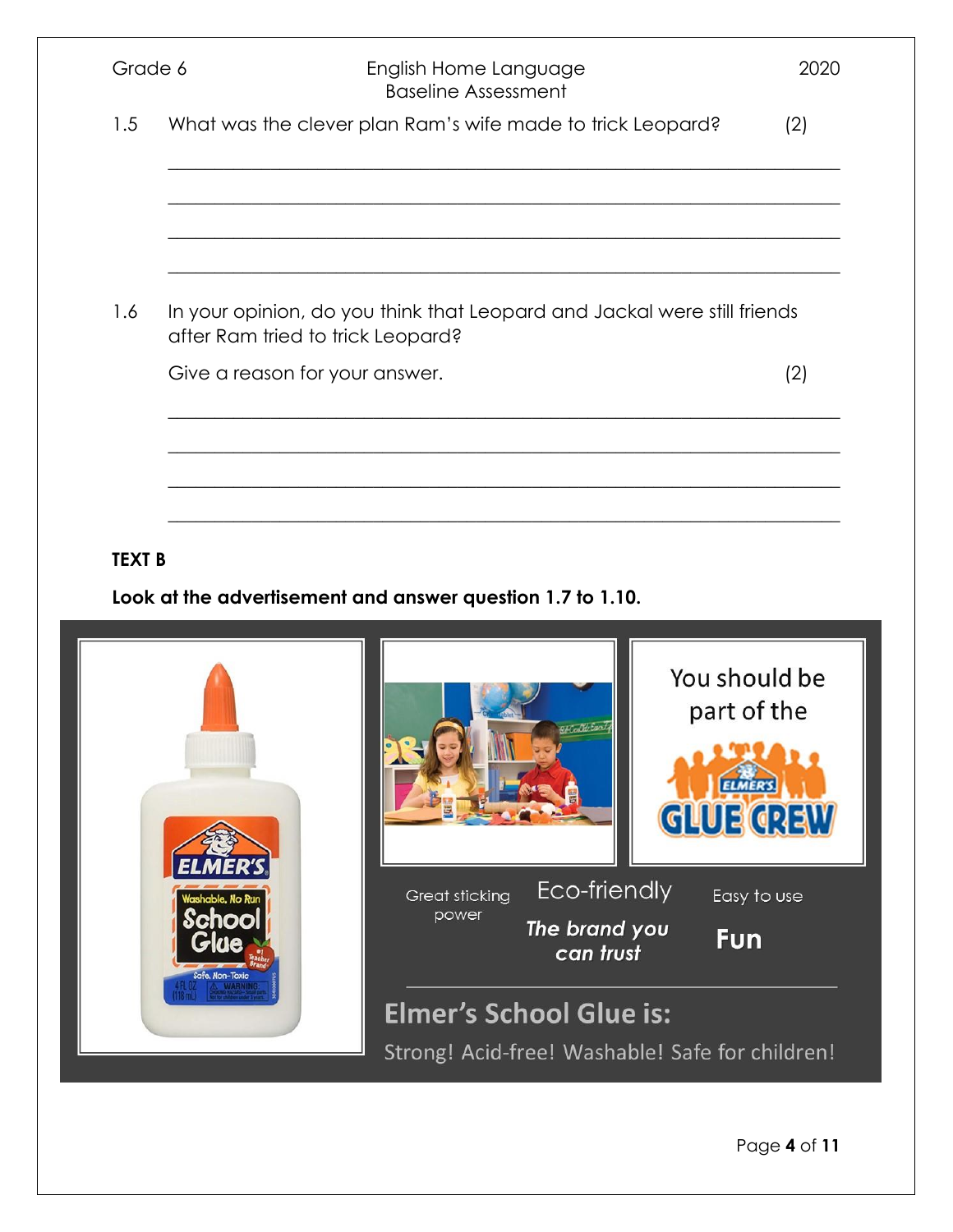| Grade 6 | English Home Language<br><b>Baseline Assessment</b>                               | 2020 |
|---------|-----------------------------------------------------------------------------------|------|
| 1.7     | What product is being advertised?                                                 | (1)  |
| 1.8     | Would you buy this product? Give a reason for your answer.                        | (2)  |
|         |                                                                                   |      |
| 1.9     | Explain what the advertisement implies if it says the product is<br>eco-friendly. | (1)  |
|         |                                                                                   |      |
| 1.10    | Place a cross (x) in the box next to the most appropriate answer.                 | (1)  |
|         | The product advertised is not for                                                 |      |
|         | school children.                                                                  |      |
|         | teachers.                                                                         |      |
|         | babies.                                                                           |      |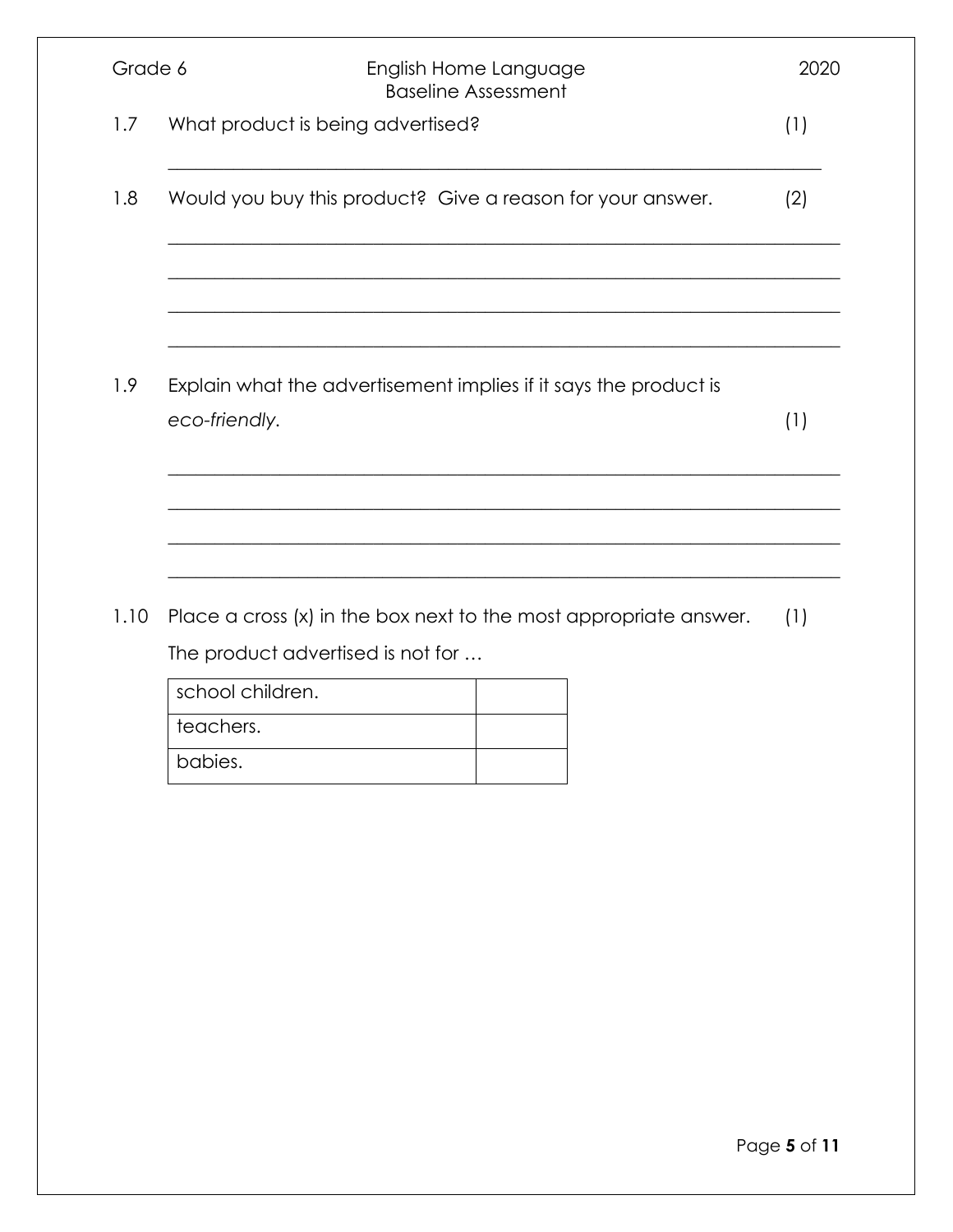#### Grade 6 **English Home Language** 2020 Baseline Assessment

#### **SECTION B: LANGUAGE STRUCTURES AND CONVENTIONS (15 MARKS)**

#### **Read the following passage and answer the questions that follow.**

#### **GIRAFFES**

Of all the animals, the giraffe is the one with the longest neck. The giraffe eats leaves and grass. It has to spread its front legs to eat grass or to have a drink of water. The giraffe's long neck makes it possible for it to eat leaves at the top of trees that other animals can't reach. Nature is wonderful and makes sure that no food is wasted.

Giraffes are gentle animals and they can defend themselves well from carnivorous predators. Their camouflage allows them to blend in with their surroundings. If confronted by a lion, they use their long legs to kick. Many lions have received unpleasant surprises from a giraffe's front hooves!

*[Adapted from: INTEGRA Y-READ]*

#### **Question 2: Answer the following questions.**

2.1 Rewrite the following sentence using the correct spelling and punctuation.  $(4 \times \frac{1}{2} = 2)$ 

**feeding takes up most of the giraffes day and they are also active at nite**

2.2 Identify the underlined nouns in the following sentence using the options in the box below. (3)

2.2.1**Giraffes**, that are mainly found in 2.2.2**Africa**, form part of 2.2.3**herd** of about twelve animals.

proper noun; common noun; collective noun

- $2.2.1$   $\qquad \qquad$
- $2.2.2$
- $2.2.3$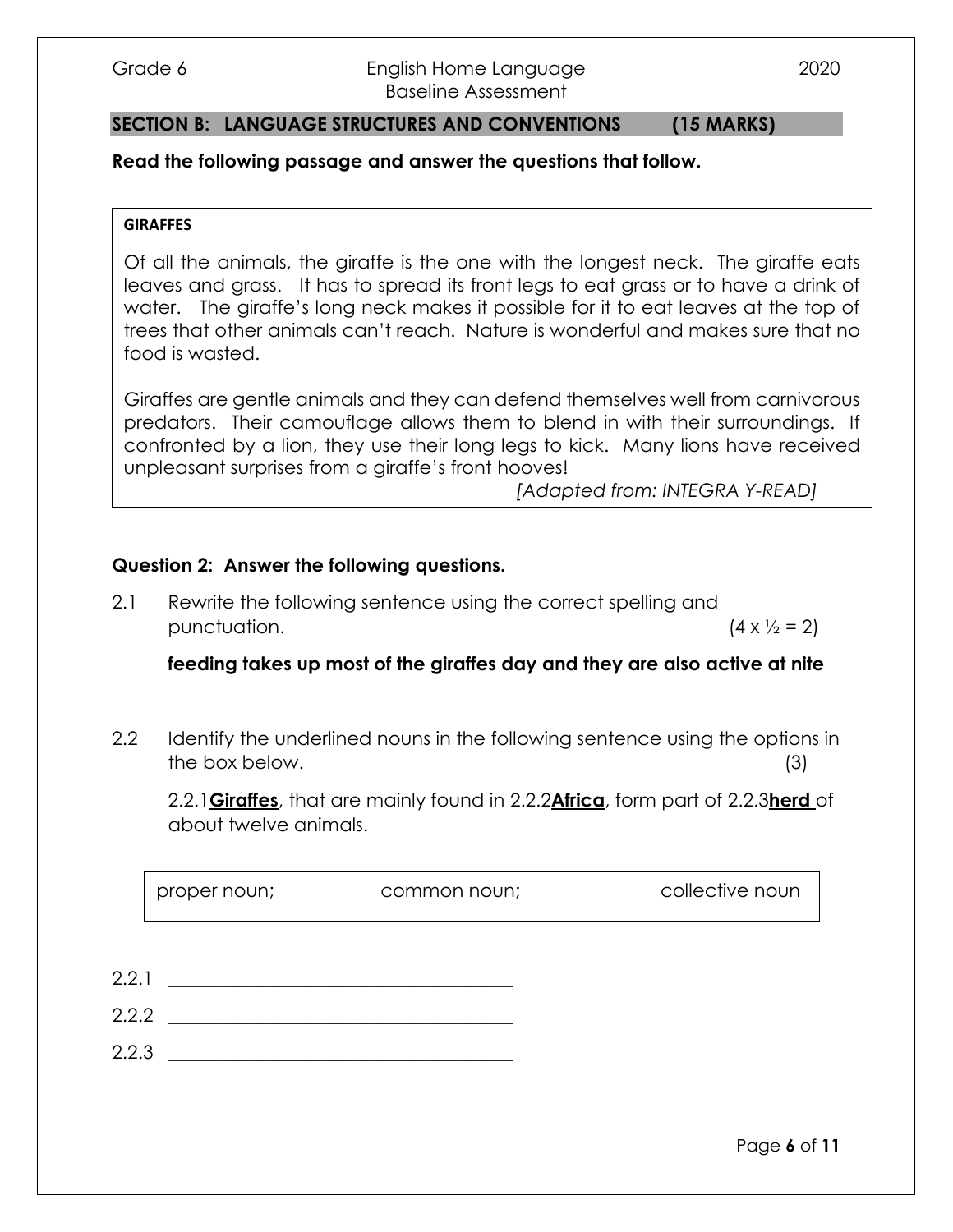| Grade 6 | English Home Language<br><b>Baseline Assessment</b>                    | 2020         |
|---------|------------------------------------------------------------------------|--------------|
| 2.3     | Underline the verb in the sentence below.                              | (1)          |
|         | Giraffes eat leaves and grass.                                         |              |
| 2.4     | Write the correct form of the verb written within brackets.            | (1)          |
|         |                                                                        |              |
| 2.4     | Change the tense of the following sentences.                           |              |
| 2.4.1   | present continuous tense                                               | (1)          |
|         | The animals climbed the tall lavender trees.                           |              |
|         | 2.4.2 simple past tense<br>The hungry lion roars at the tiny antelope. | (1)          |
|         |                                                                        |              |
| 2.5     | Identify the type of sentence for each of the following sentences.     |              |
|         | 2.5.1 Gerry is such a playful giraffe.                                 | (1)          |
|         | 2.5.2 Where is the giraffe?                                            | (1)          |
| 2.6     | Fill in the verb (doing word) in the spaces provided.                  |              |
| 2.6.1   | The boys ride to school on horseback,                                  | (1)          |
|         | but                                                                    |              |
|         | the boy _____________________ to school on horseback.                  |              |
|         |                                                                        | Page 7 of 11 |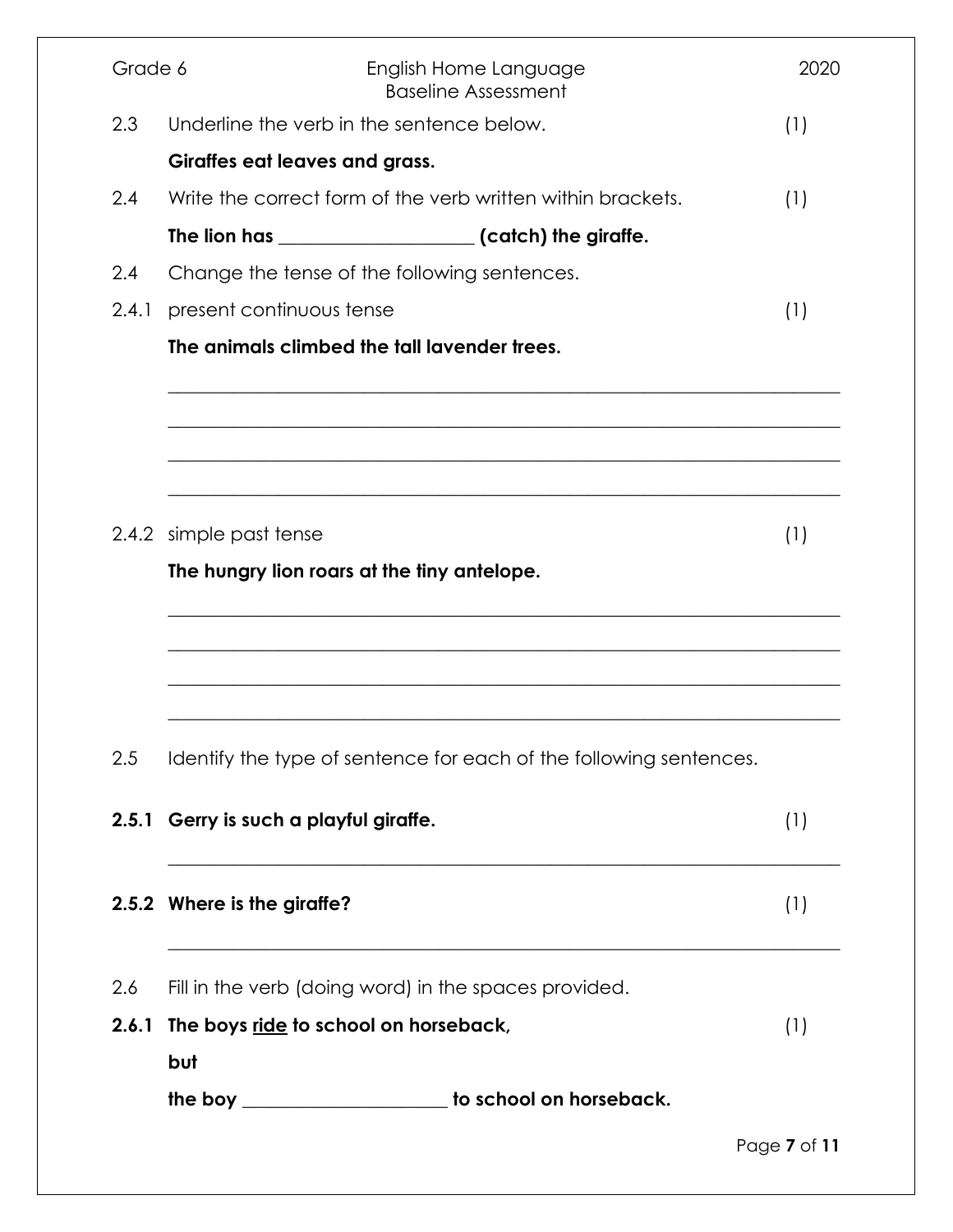| Grade 6    | English Home Language<br><b>Baseline Assessment</b>                             | 2020 |
|------------|---------------------------------------------------------------------------------|------|
|            | 2.6.2 Underline the verb in the following sentence.                             |      |
|            | The children learn about animals every day.                                     |      |
| 2.7        | Choose and underline the correct word written within brackets.                  | (1)  |
|            | The lion (is / are ) very excited to play with the elephant.                    |      |
|            |                                                                                 |      |
|            | <b>SECTION C: WRITING</b><br>$(10$ MARKS)                                       |      |
|            | Write <b>three</b> paragraphs (100 words) based on one of the following topics. |      |
|            | 1. Why all children should own a pet.                                           |      |
|            | <b>OR</b>                                                                       |      |
|            | 2. Why people should take better care of animals.                               |      |
|            | Remember that correct spelling, use of language and punctuation are very        |      |
| important. | Use the following guidelines for planning:                                      |      |
|            | Planning                                                                        |      |
|            |                                                                                 |      |
|            |                                                                                 |      |
|            |                                                                                 |      |

**Title:**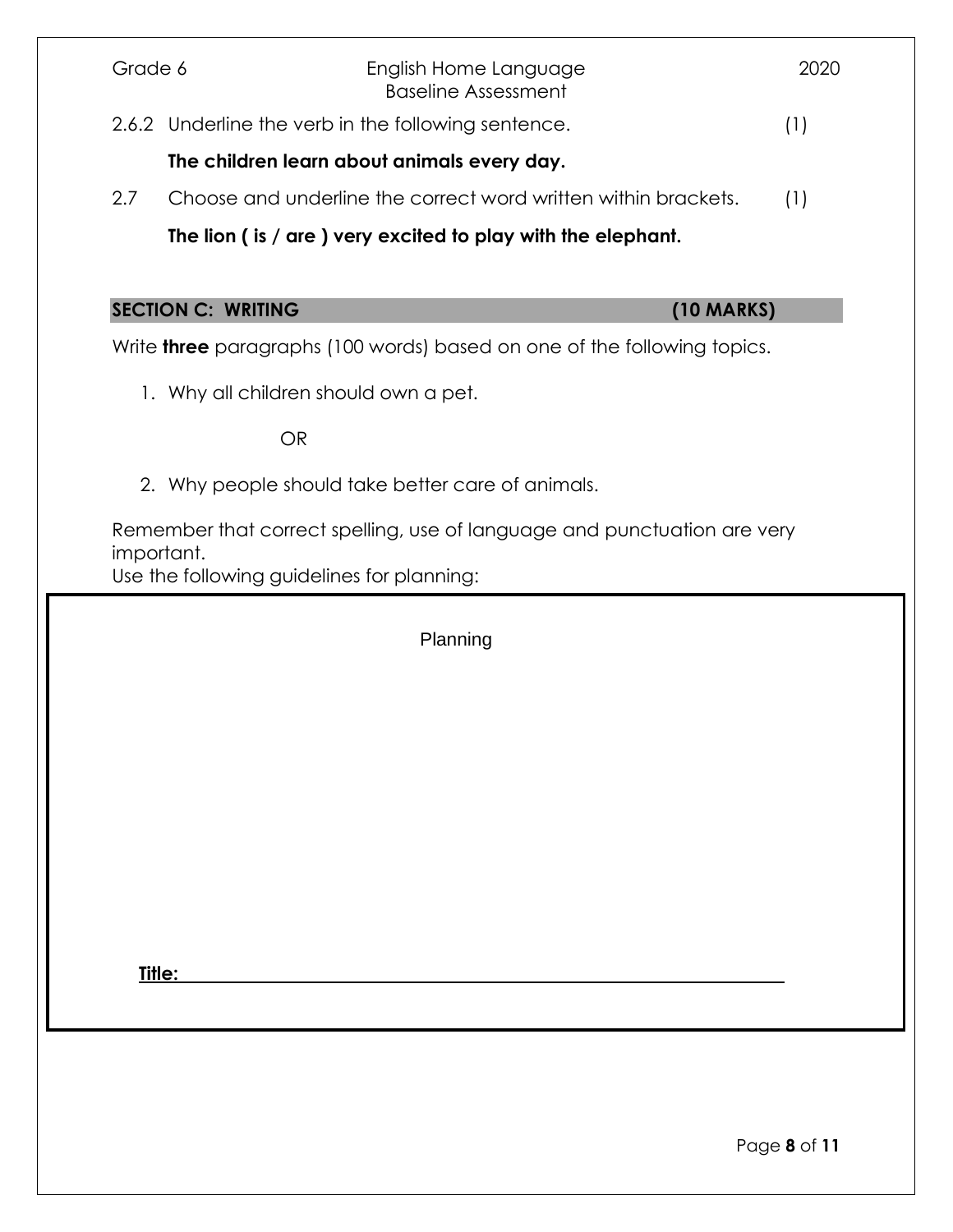| Grade 6 | English Home Language<br><b>Baseline Assessment</b> | 2020 |
|---------|-----------------------------------------------------|------|
|         |                                                     |      |
|         |                                                     |      |
|         |                                                     |      |
|         |                                                     |      |
|         |                                                     |      |
|         |                                                     |      |
|         |                                                     |      |
|         |                                                     |      |
|         |                                                     |      |
|         |                                                     |      |
|         |                                                     |      |

Your writing will be assessed according to the following rubric: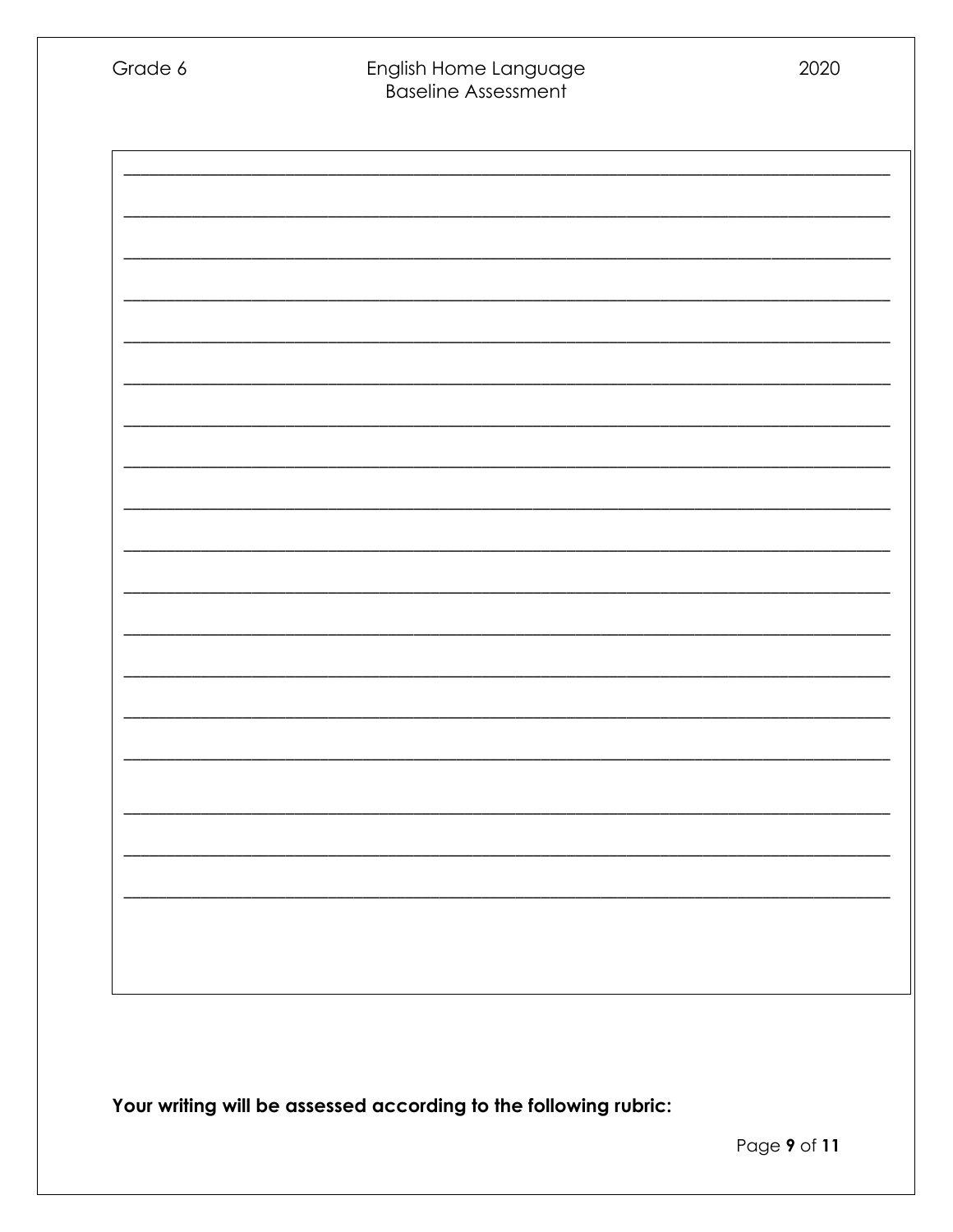| Grade 6<br>English Home Language<br><b>Baseline Assessment</b> |                  |                  |                  | 2020                 |                    |
|----------------------------------------------------------------|------------------|------------------|------------------|----------------------|--------------------|
| Criteria                                                       | 5                | 4                | 3                | $\overline{2}$       | 1,0                |
| Content                                                        | Content is very  | Content is       | Some effort is   | Effort is made to    | Content does       |
|                                                                | creative and     | creative and     | made to write    | write a              | not match the      |
|                                                                | matches the      | matches the      | creatively.      | paragraph.           | topic. Learners    |
|                                                                | topic well.      | topic.           | Content is topic | Content is not       | copied             |
|                                                                |                  |                  | related.         | related to the       | instructions.      |
|                                                                |                  |                  |                  | topic.               |                    |
| Paragraph                                                      | Excellent        | Good             | Acceptable       | Only one             | One word only.     |
| structure                                                      | paragraph        | paragraph        | paragraph        | sentence             | Sentences          |
|                                                                | structure with   | structure with   | structure with   | written.             | numbered. Not      |
|                                                                | eight sentences  | between five     | between three    |                      | a paragraph.       |
|                                                                | written.         | and seven        | and four         |                      |                    |
|                                                                |                  | sentences        | sentences.       |                      |                    |
| <b>Spelling</b>                                                | Almost no        | Only some        | Many spelling    | Many spelling        | Too many           |
|                                                                | spelling errors. | spelling errors. | errors. Reading  | errors. Difficult to | spelling errors.   |
|                                                                |                  |                  | not affected.    | read.                | Difficult to read. |
| Language                                                       | Almost no        | Only some        | Many language    | Many language        | Too many           |
| structures                                                     | language errors. | language errors. | errors. Reading  | errors. Difficult to | spelling errors.   |
|                                                                |                  |                  | not affected.    | read.                | Difficult to read. |
| Total: $20/2 = 10$                                             |                  |                  |                  |                      |                    |

# **SECTION D: READING ALOUD (10 MARKS)**

Page **10** of **11**